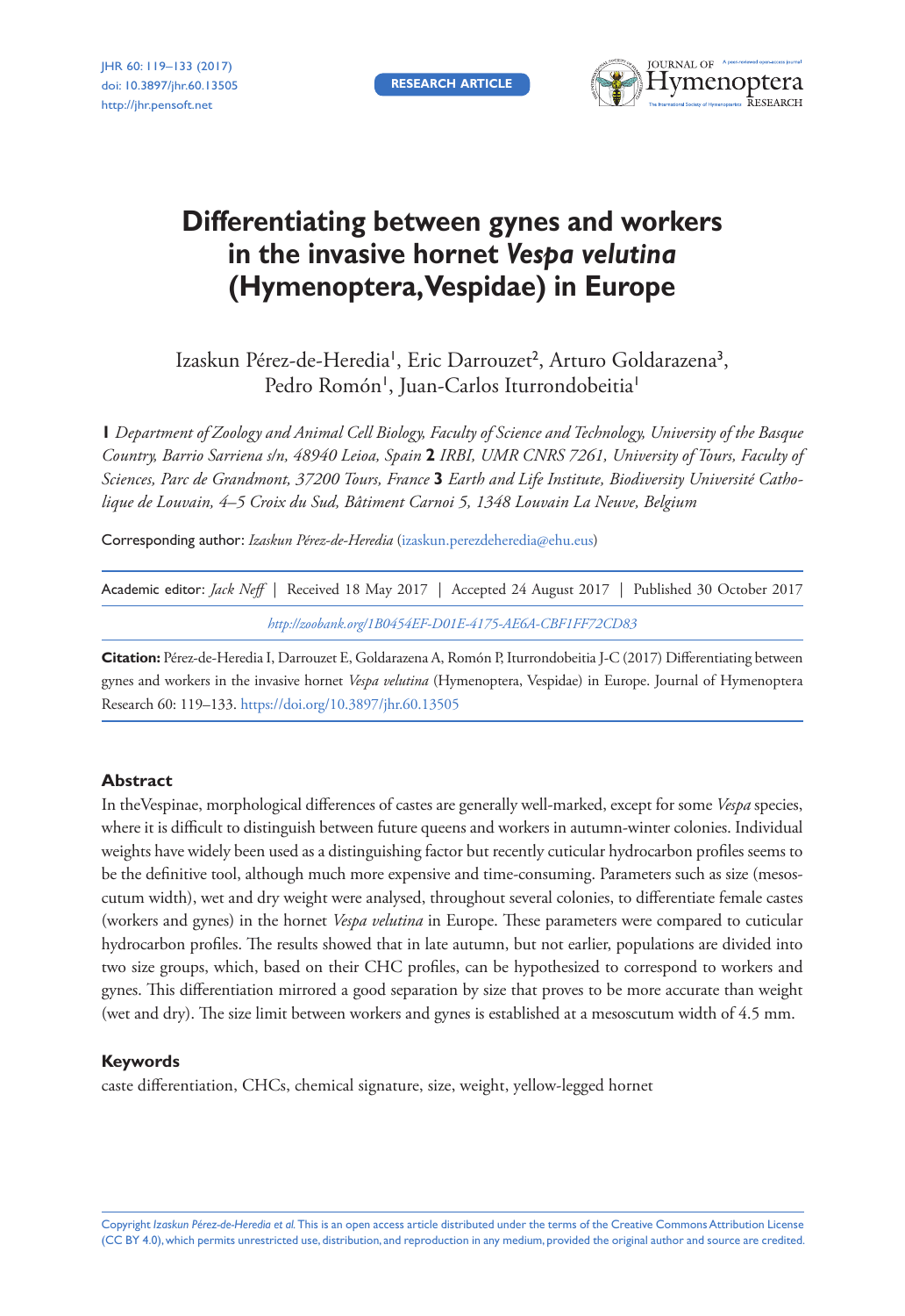## **Introduction**

The Vespidae includes both solitary and eusocial groups with extensive variation among the social wasps (Cowan 1991). Caste polymorphism is one of the most widely studied point (Noll et al. 2004). Traditionally, it has been considered that Vespinae wasps (*Vespa, Provespa*, *Dolichovespula* and *Vespula*) present morphological differences between female castes, with queens being larger than workers (Felippotti et al. 2009, Jeanne and Suryanarayanan 2011). However, not all species present the same degree of caste differentiation. *Dolichovespula* shows the weakest caste differentiation (Greene 1991) and *Vespula*, the highest (Spradbery 1973). In the case of *Vespa* there are species, such as *Vespa mandarinia*, *V. affinis*, *V. crabro* or *V. simillima,* in which castes present clear size separation. By contrast, hornets like *V. tropica* and *V. analis*, show an overlap of caste sizes (Matsuura and Yamane 1990). So, in most vespine wasps, size variation among females is discontinuous, although without any clear external physical distinction between gynes and workers aside from size. It seems that *Vespa velutina* conforms to this pattern. Moreover, there are few studies of *V. velutina* on morphological differences between female castes and those use a complex wing morphometric procedure (Perrard et al. 2012).

The size difference between castes can be expressed in various ways. For example, mesoscutum width (MW) from tegula to tegula is one of the most-used parameters to distinguish castes in some Vespidae species (Noll et al. 1997, Felippotti et al. 2009; Felippotti et al. 2010). In contrast, in some other species it is hard to find morphological features to distinguish castes; for this reason, some authors have looked into other kinds of parameters. Strassmann et al. (1984) reported differences linked to the capability of gynes to overwinter. This explained why foundresses develop multistratified fat bodies whereas workers do not (Eickwort 1969, Toth et al. 2009). For that reason, many authors have used weight to distinguish between workers and gynes (Monceau et al. 2013, Rome et al. 2015).

Apart from size and weight, cuticular hydrocarbon profiles (CHCs) can be used to differentiate between castes in a colony (Liebig 2010, Darrouzet et al. 2014). CHCs are complex mixtures of long-chain aliphatic and methyl-branched alkanes and/or alkenes present on the epicuticle of these insects (Blomquist and Bagnères 2010). This layer of CHCs not only protects insects against desiccation (Gibbs and Rajpurohit 2010), but is also part of inter- and intraspecific communication (Howard and Blomquist 2005, Blomquist and Bagnères 2010). The pattern of cuticular chemical compounds is linked to several biological aspects such as, dominance, fertility (reproductives and non-reproductives) (Liebig 2010), workers' activity (Rahman et al. 2016), nesting sites (Steinmetz et al. 2003) or recognition between species, castes, nest mates (Howard and Blomquist 2005) and sexual mates (Spiewok et al. 2006).

In European populations of the yellow-legged hornet, *Vespa velutina*, CHC profiles differ between individuals, depending on caste and sex (Gévar et al. 2017), as they are in several other social insects (Liebig 2010), even though there is genetic homogeneity (Arca et al. 2015) and inbreeding (Darrouzet et al. 2015). These differences are based mainly on the relative quantities of the various compounds that make up the chemical signature.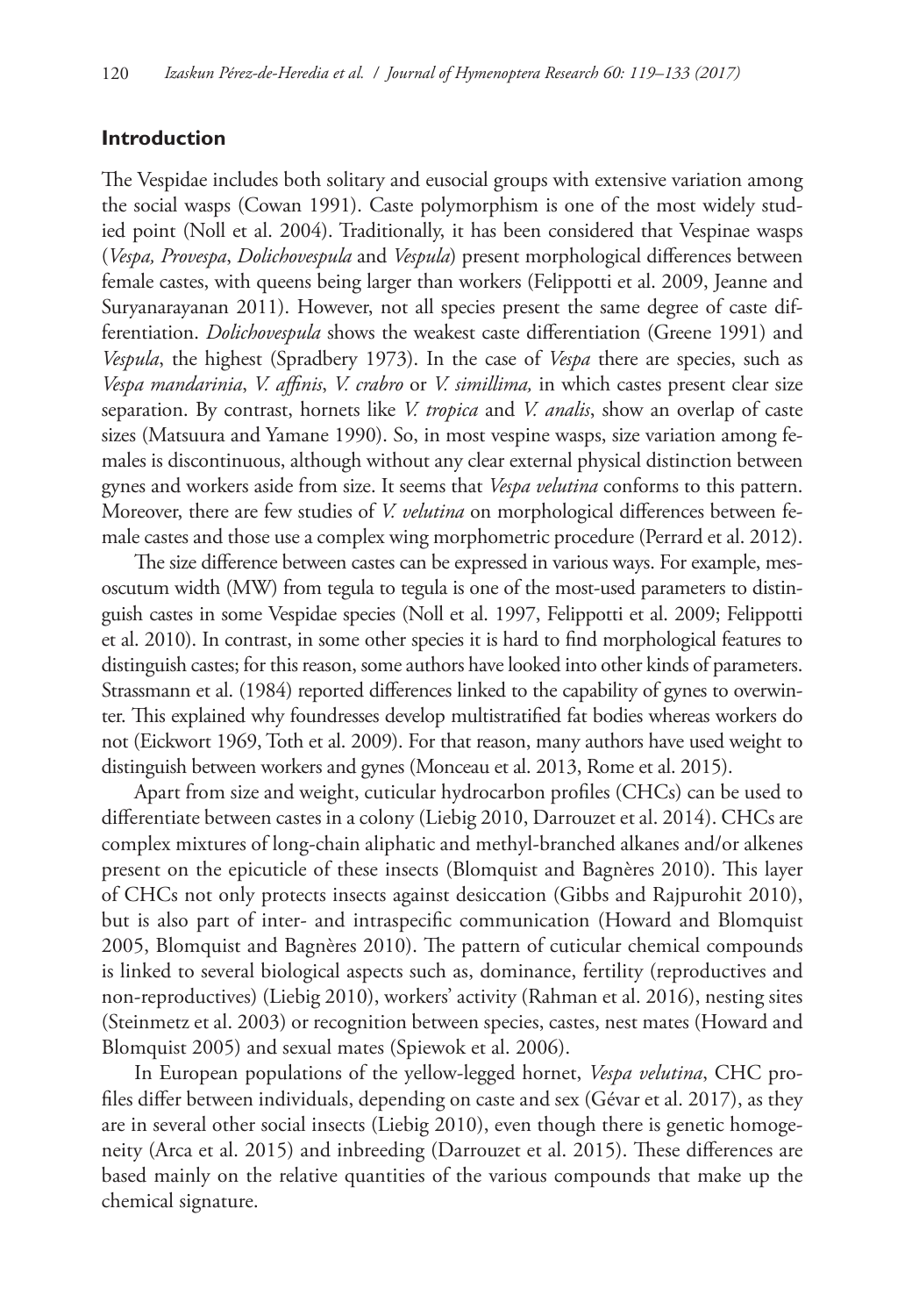The natural distribution of *Vespa velutina* ranges from Afghanistan to eastern China, Indo-China and Indonesia (Villemant et al. 2011). Nowadays, the *nigrithorax* form of this species is an invader in Europe, since about 2004 (Rortais et al. 2010) and in South Korea since 2003 (Kim et al. 2006). New colonies of *V. velutina* are established in the spring by mated queens, after the overwintering period. Colonies go through a period in which an increasingly large number of workers are produced in order to ensure colony growth, and then produce sexual individuals (males and gynes) in autumn (Monceau et al. 2013, Rome et al. 2015).

The aim of this study was (1) to study the dynamics of colony population and individual morphometric variations throughout the annual nesting cycle of *Vespa velutina*  in Europe, measuring mesoscutum width, as an index of linear body size. As an alternative discriminator, (2) we tested the cuticular hydrocarbon (CHC) profiles of known autumn females. Finally (3), we compared the CHC profiles with size, wet weight, and dry weight with the goal of discovering rapid, simple and useful parameters for determining castes or groups.

# **Methods**

#### **Sample collection**

In this study, 11 nests at different developmental stages were used. These nests were collected from June to December between 2011 and 2015 at different locations in the Basque Country (Spain) and Indre-et-Loire (France) (Table 1). In both countries the species was well established (Goldarazena et al. 2015; Rome et al. 2013). The collected nests were frozen, dissected and the individuals separated by sex. Only the females were used for this study. All of the individuals were kept frozen at -20°C until they were studied. Three types of data were analysed: size, weight, and CHC profile of individuals.

| Colony | Date       | Location                           |
|--------|------------|------------------------------------|
|        | 02/12/2011 | Civray de Touraine (Tours, France) |
| 2      | 22/11/2013 | Tours (Tours, France)              |
| 3      | 02/06/2014 | Ibarrangelu (Biscay, Spain)        |
| 4      | 22/06/2014 | Loiu (Biscay, Spain)               |
| 5      | 23/07/2014 | Mungia (Biscay, Spain)             |
| 6      | 26/07/2014 | Gatika (Biscay, Spain)             |
|        | 28/08/2014 | Lasarte (Gipuzcoa, Spain)          |
| 8      | 30/08/2014 | Astigarraga (Gipuzcoa, Spain)      |
| 9      | 01/10/2014 | Mungia (Biscay, Spain)             |
| 10     | 26/10/2014 | Maruri (Biscay, Spain)             |
| 11     | 13/11/2015 | Civray de Touraine (Tours, France) |

**Table 1.** Dates and locations of collected colonies.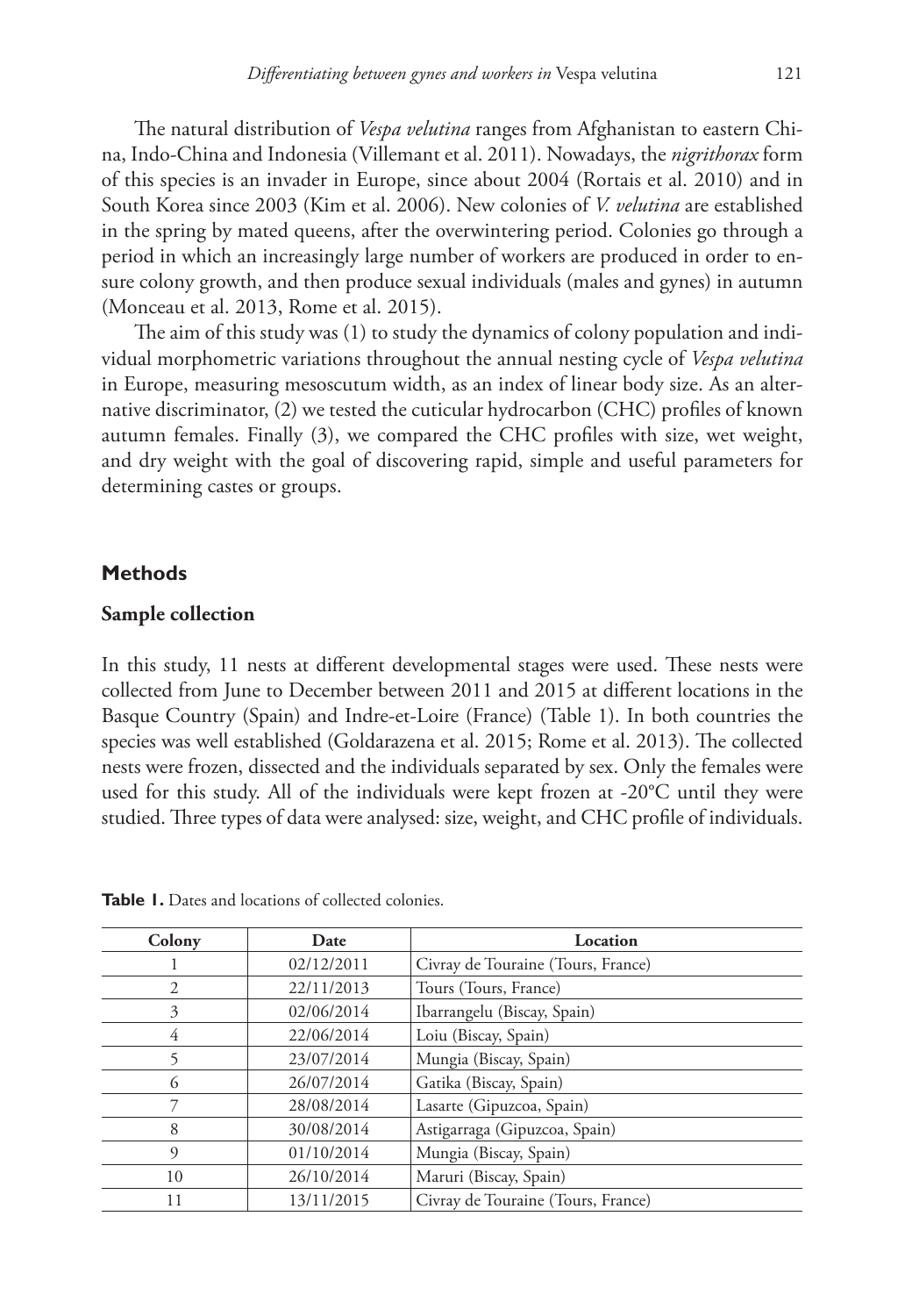### **Size and weight analyses**

Size of individuals: the mesoscutum width (MW) from tegula to tegula was measured in a stereomicroscope coupled to a camera system. The MW was used as an index of overall linear size (Noll and Zucchi 2002, Ohl and Thiele 2007). Size measurements are given in mm.

Weight of individuals: wet (WW) and dry weight (DW) were taken using a high precision balance (0.01mg). The wet weight was obtained after two hours of defrosting specimens to avoid moisture on the body surface. For dry weight, hornets were dried in an oven at 70°C for 24h (modified from Monceau et al. 2012). Weight measurements are given in g.

#### **Chemical analyses**

CHC profiles were analysed to determine the castes of individuals. CHCs were extracted by placing hornets in 1 ml of pentane and shaken for 2 minutes in a Wheaton™ V Vial™ glass. 500 µl of the extract was placed in another vial and stored at -20°C until the samples were analysed. Ten µl of standard n-eicosane (C20)  $(10^{-3} \text{ g/ml})$  was added to each sample and, immediately afterwards, 2 µl of sample was injected into a gas chromatograph (Agilent 7820A) coupled with a flame ionisation detector (FID). The analysis was carried out with a 413HP5 (30m  $\times$  320 $\mu$ m  $\times$  0.25 $\mu$ m) capillary column. The oven temperature programmed was from 50°C to 200°C (8°C/min), from 200°C to 315 (5°C/min) and 315°C for 5 min. The injection was in splitless mode and helium was used as a carrier gas (1.7 ml/min). All data were processed with ChemStation B.04.03 software. The relative proportions of each peak were calculated as described in Bagnères et al. (1990).

#### **Statistical analysis**

MW histograms were used to see how the sizes of individuals change throughout the season. All of the females in the eight Spanish colonies, including the queens, were used.

The XLSTAT 2014 add-on for Microsoft Excel® was used to perform the Gaussian mixture model (GMM), fitted using an EM algorithm, with the MW data of 350 individuals from the four late autumn colonies pooled together to detect potential size classes between reproductive and sterile castes. Using the same individuals, identical procedure was follow to verify whether potential weight (wet and dry) classes existed.

A Principal Components Analysis (PCA) of the individual CHC signatures of four autumn colonies was performed. The independent variables were the relative area of the most important peaks ( $\geq 0.1\%$ ) in the chromatogram. A Cluster Analysis (Pearson correlation index and k-nearest neighbour algorithm) was performed to define the chemical groups. After that, a Discriminate Analysis with cross-validation, over those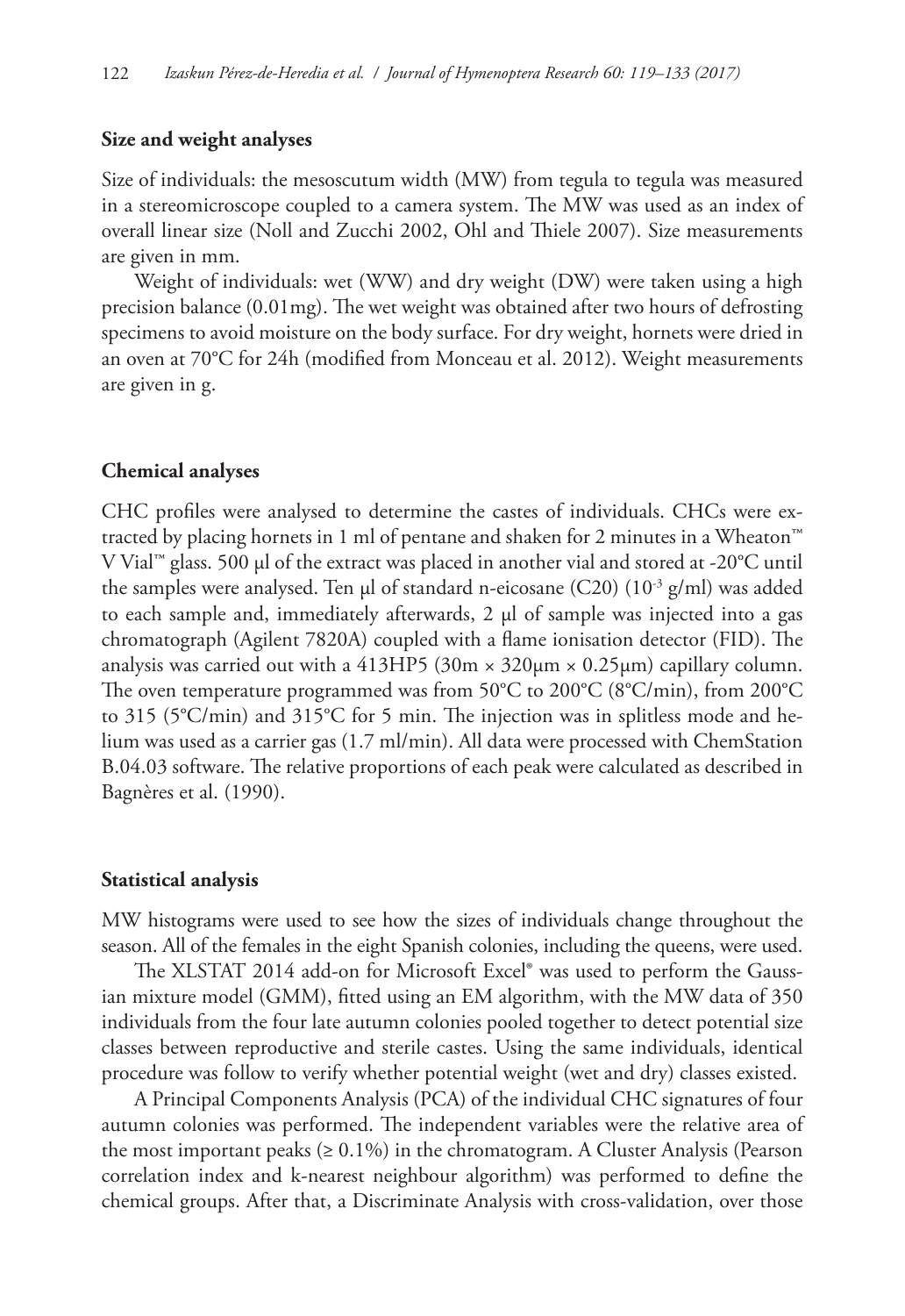groups to test the fitness of categories separation, was performed. In order to test how the size or weight classes, got from GMMs, fit to PCA CHC profiles, distinct representations of the PCA plots were made. The analyses were carried out using IBM SPSS Statistics 23.

#### **Results**

The distribution of the morphometric MW variable in the different colonies from June to October is represented in Figure 1. The frequency distribution of mesoscutum width was unimodal throughout most of the colony cycle (from early June to mid October), with a single large individual (the queen) lying outside the mode. The distribution became bimodal late in the colony cycle with the appearance of new gynes.

Apart from the modality, individual numbers and body size also changed (Fig. 1). As the season went by, the number of individuals in each colony increased from N=20 in Colony 3 to N=249 in Colony 10. The same occurred with the sizes of individuals. In unimodal colonies, the MW of none of the hornets reached 4.5 mm, with the exception of the large individual which is outside the group. However, in late-season Colony 10, which was bimodal, the size of the MW varied from 3.79 mm to 4.49 mm for the population on the left, and from 4.61 mm to 4.87 mm for the one on the right. In most of the colonies represented in Fig. 1, the individual that is outside the unimodal distribution had a MW greater than 4.5 mm, except for Colony 6 where this was 4.48 mm. The MW of 4.5 mm was the threshold used to separate the two groups in the bimodal colony.

Figure 2 shows the Gaussian mixture model (GMM) of autumn colony data, performed to establish the threshold between the two populations according to size (MW) and weight (WW and DW).

The GMM analysis for MW split the distribution into two size classes, separated by a threshold or mid-point value of 4.5 mm (Fig. 2A). The 5% uncertainty level was set at 4.4 mm for workers and 4.58 mm for gynes. The same GMM analysis was performed for wet weight (WW) and dry weight (DW). In the case of WW (Fig. 2B) the model did not have the same bimodal distribution as MW. Even so, the threshold calculated was 0.618 g, with the 5% uncertainty level at 0.445 g for workers and 0.797 g for gynes. Unlike WW, the DW GMM did show a bimodal distribution (Fig. 2C), with a threshold value of 0.225 g separating the two groups. The 5% uncertainty value was 0.202 g for workers and 0.247 g for gynes.

For each of the three GMMs, the mid-point or threshold was compared to the highest values for the 5% uncertainty interval, in percentage terms, to check which of the three presented the smallest uncertainty interval. A higher percentage showed a lower uncertainty interval, resulting in a clearer separation between groups. These values were 98.25% for MW, 77.54% for WW, and 91.09% for DW.

The Cluster Analysis of the CHC profiles of the four late-season colony hornets, showed three clearly well-separated chemical groups, named as 1, 2 and 3. They are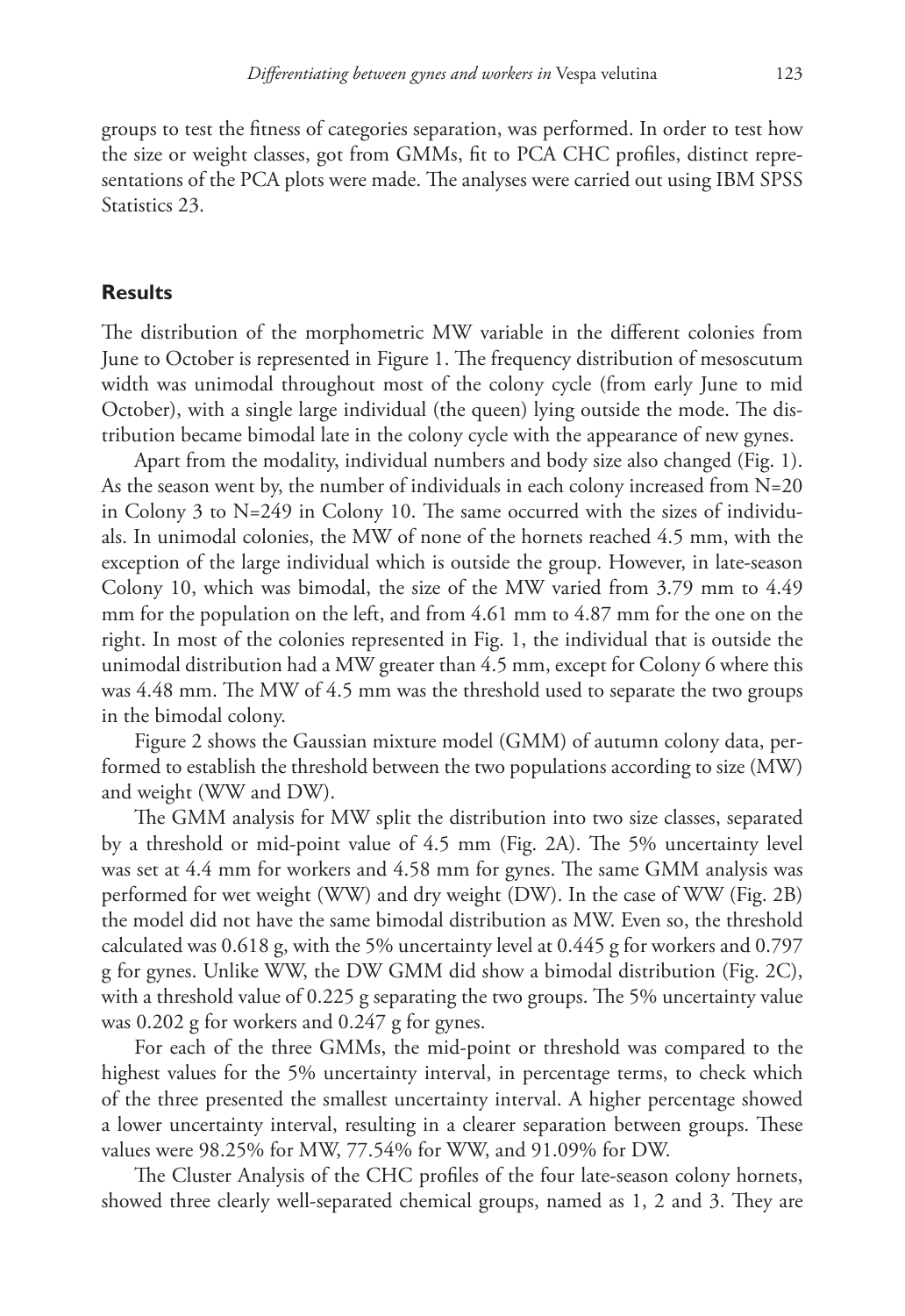

**Figure 1.** MW histograms. Histograms showing MW (mesoscutum width) from eight different colonies, sorted by collection date.

represented in the axes I and II of the ACP (Fig. 3). The Discriminant Analysis showed all the hornets were chemically well classified. The group 1 hornets showed to be chemically more similar to each other, since the dots cloud was more compact. The group 2 was more scattered, showing they were chemically more heterogeneous. The group 3 had very few individuals.

In the PCA of the figure 3, ordination plots were displayed according to the size or weight class of each hornet. In the size (MW) column (Figure 3), all individuals classified as "small" belonged to the same chemical group (group 1) and the "large" to the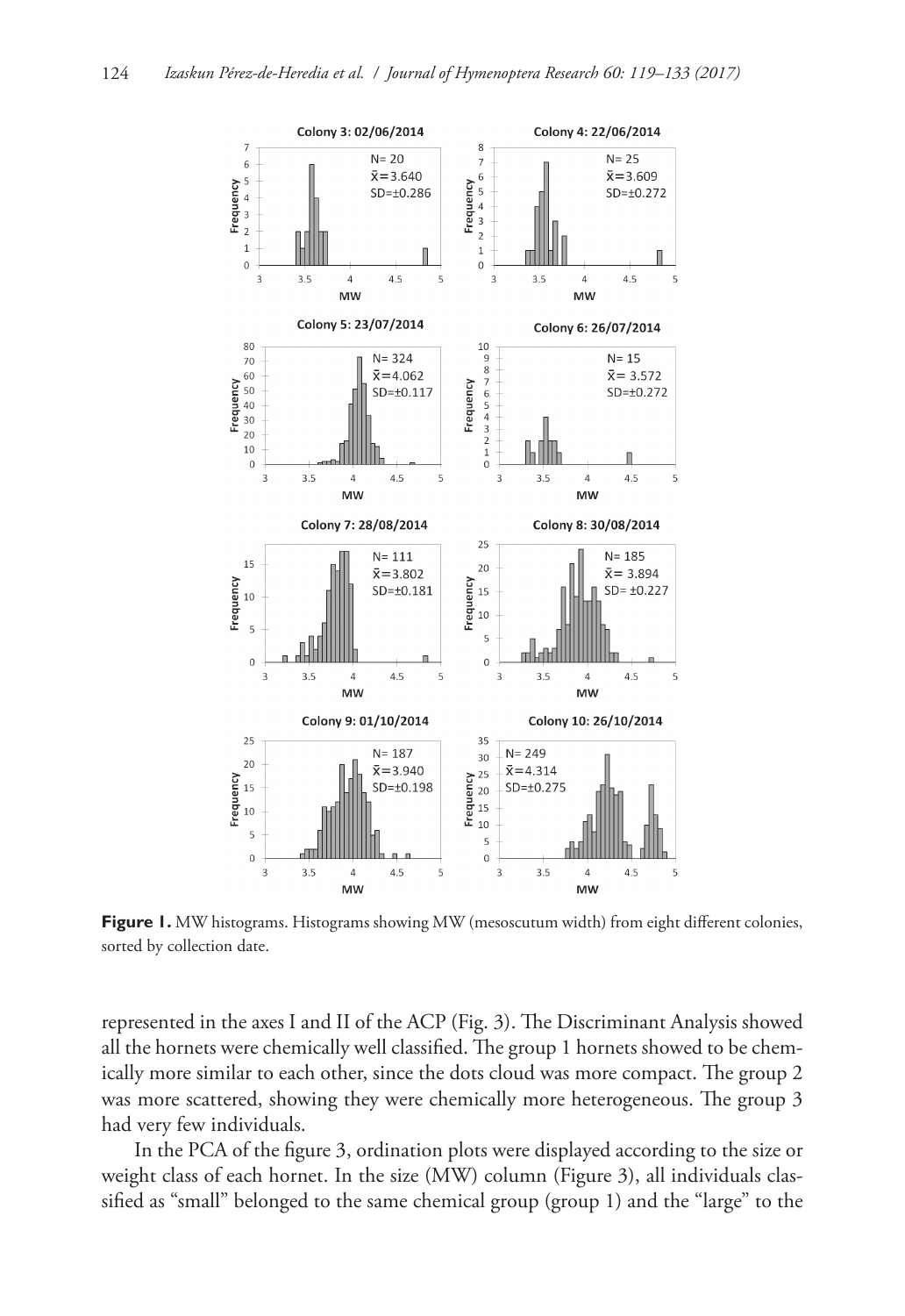

**Figure 2.** GMMs of hornet size, WW and DW. *Vespa velutina* size (**A**), wet weight (**B**), and dry weight (**C**) distribution using a Gaussian Mixture Model. Two-dimensional distribution is represented by continuous line **A** workers < 4.5 mm, gynes ≥4.5mm **B** workers < 0.618 g, gynes ≥ 0.618 g and **C** workers < 0.225 g, gynes  $\geq 0.225$  g. The dashed lines represent group densities. The 5% level of uncertainty is shown by dotted lines **A** 4.4 mm–4.58 mm **B** 0.445 g–0.797 g and **C** 0.202 g–0.247 g. 4 colonies: Colony 1, N= 30; Colony 2, N= 30; Colony 10, N= 240; Colony 11, N=50.

other two (groups 2 and 3). This showed a good agreement between both PCA chemical groups and size ones. There was an exception in Colony 1, where three individuals classified as "small" appeared in the group 2.

In the column showing the PCA for wet weight (Fig. 3), it can be observed that the three CHC groups did not match well to the two WW defined groups. In Colony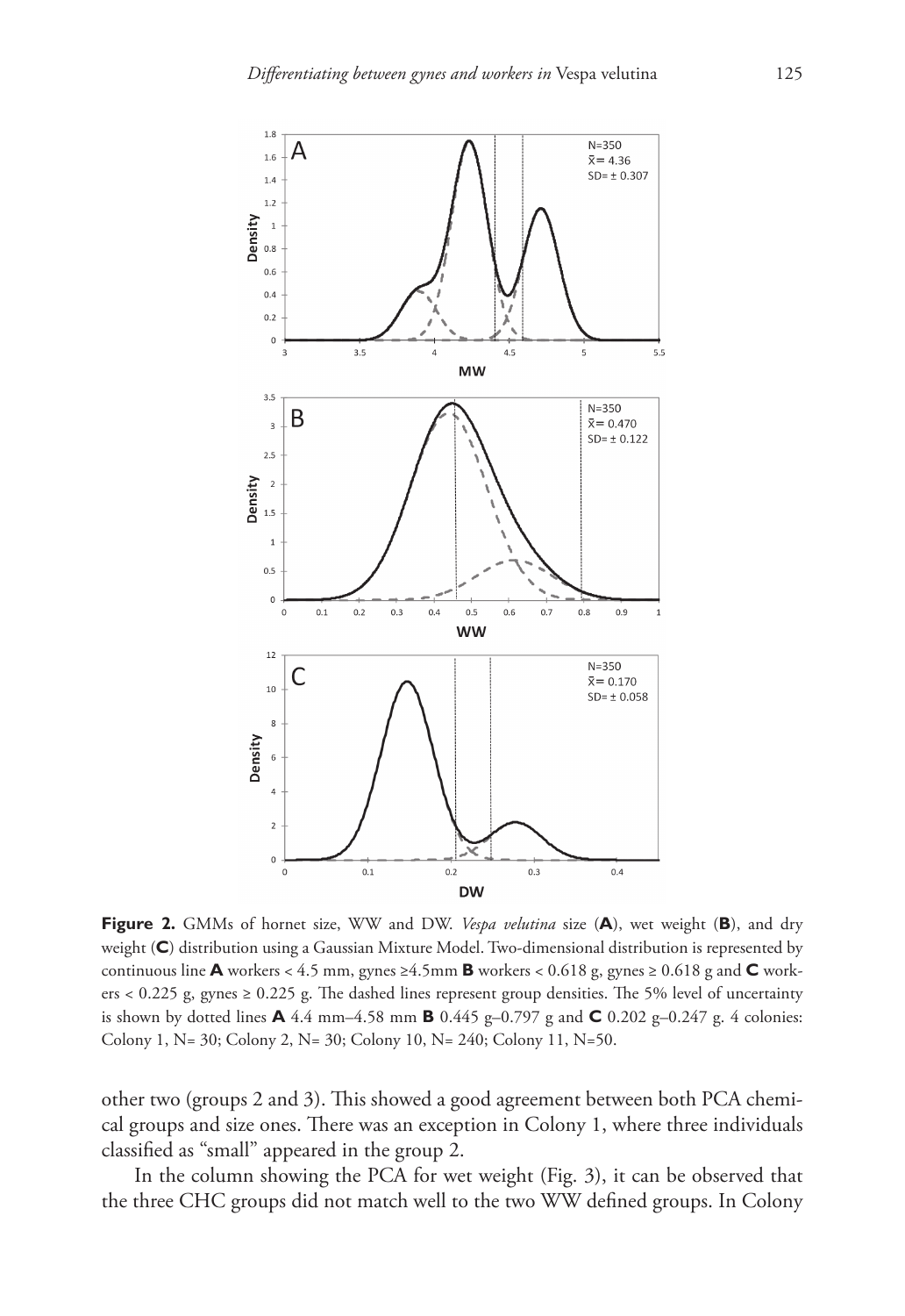

**Figure 3.** PCA of the three CHC profiles labelled by hornet size, WW and DW. Principal Component Analysis of CHC profiles in each of the four autumn colonies. Chemical groups are defined by continuous line: Group 1; dash line: Group 2 and dot-dash line: Group 3. PCA dots show representations according to GMMs size, wet weight and dry weight thresholds of hornets. Size, Black dots: Large females (MW ≥ 4.5 mm); White dots: Small females (MW < 4.5 mm). Wet weight, Black dots: Heavy fresh females (≥ 0.618 g); White dots: Light fresh females (< 0.618 g). Dry weight, Black dots: Heavy dry females (≥ 0.225 g); White dots: Light dry females (< 0.225 g).

1, all individuals, except one, were "light". In Colony 2 there were no hornets classified as "heavy". In Colony 10 there are four "heavy" individuals spread in the second and third CHC groups. In the case of Colony 11 all the "heavy" hornets were in the second chemical group, most of them in the top of the group.

Lastly, in the column showing the PCA for dry weight (Fig. 3), all colonies contained "heavy" individuals, which are located in the top part of the CHC group 2.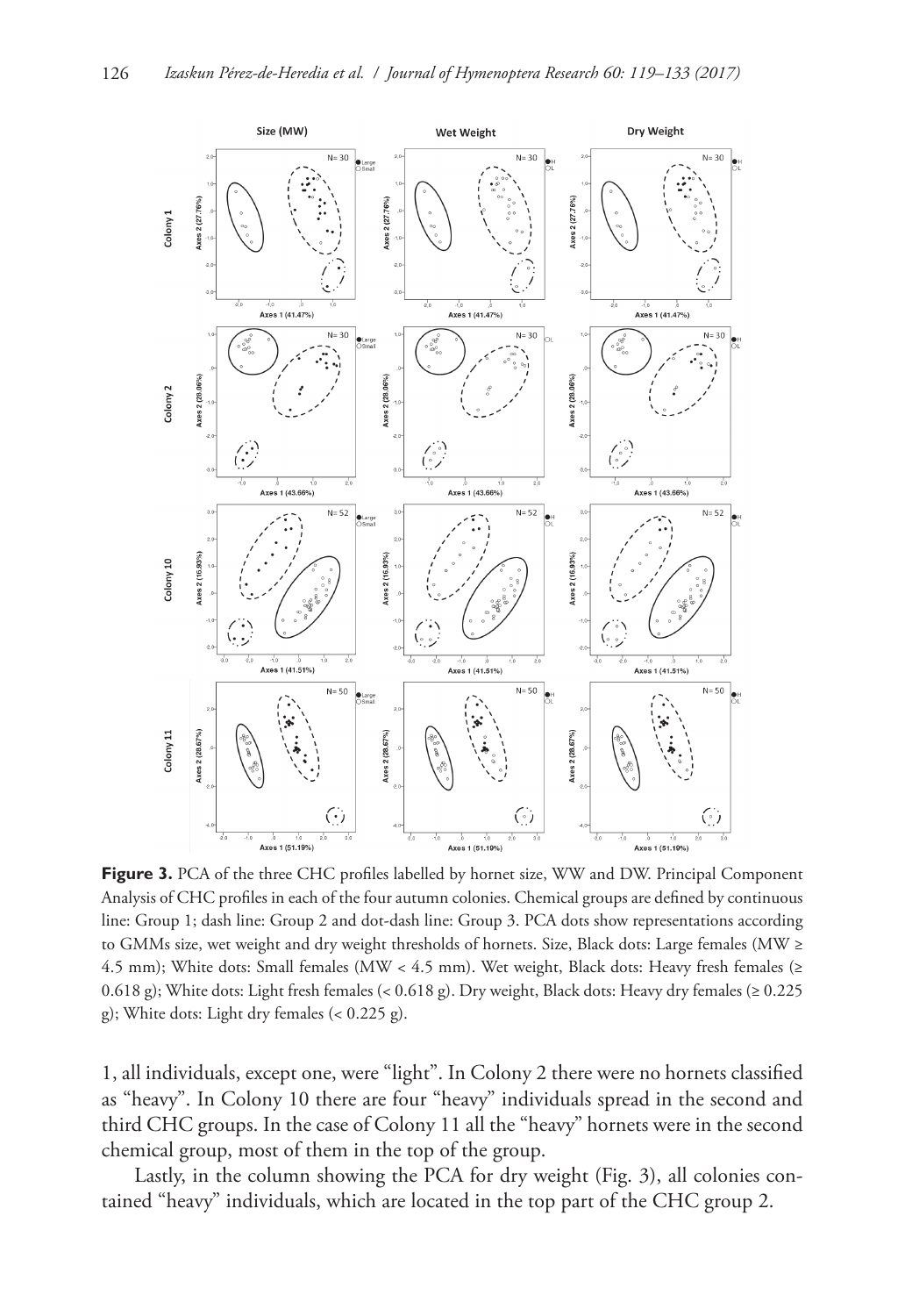## **Discussion**

Mesoscutun width (MW) seems to be one of the most common parameters used in morphometry, as it is relatively large and constant, thus minimising errors in measurement, and can be taken easily (Noll and Zucchi 2002, Ohl and Thiele 2007). As a result, this size parameter was chosen, among all the used measures, to study the dynamics of the *Vespa velutina* population as well as individual morphometric changes from June to October. The latter, had not been studied until now.

Early in the season, the number of individuals per colony was low and they were also smaller in size. However, close to the end of the colony life cycle, both individual numbers and sizes are larger and the individual size distribution changes from unimodal to bimodal. From June to early October, we observed that all of the unimodal colonies studied contained only one individual that was notably larger in size than the other females, being the queen of those colonies. Moreover, these females matched the size of individuals in the second population (MW > 4.5mm) in the autumn nests. In the other hand, females captured in early spring, which are overwintering survivor gynes, also presented MW > 4.5mm (Pérez-de-Heredia, personal observation). Therefore, it can be said that these larger autumn females will become the queens of the following year's colonies. This population dynamic is typical in aculeate colonies which are founded by a single queen. The first cohort is raised by the queen alone and comprises the smallest workers; the following cohorts increase in size until the largest workers appear. This happens together with, or is followed by, the production of gynes and males (Wilson 1971, Miyano 1981). At the same time as gynes are being produced, female size distribution starts turning from unimodal to bimodal. This bimodality corresponds to the differentiation between castes, workers and gynes (Spradbery 1973). This size increase in females, during the annual colony cycle, is associated with the trophic advantages of having more workers in the nest to feed larvae. Another explanation for this increase in individual size is the sizes of the cells where larvae are raised, which gradually increase as the nest grows larger (Spradbery 1972). Edwards (1980) showed that, in *Vespa crabro*, the size of individuals is conditioned by the size of the cells in which they are raised. There were two size classes among males, some of which were raised in worker cells and others in gyne cells.

The bimodality of the size parameter in late autumn colonies led us to consider size as a good caste differentiator. Nevertheless, hitherto, only the weight of individuals has been used to differentiate castes in *Vespa velutina*. For that reason, we also analysed WW and DW using the GMM procedure to establish the threshold for each of them and compare the results to MW, to determine the best caste predictor.

According to the three GMMs, the MW size presents less overlap bimodality between groups, making it more accurate and reliable than either of the weights. This can be explained because once an insect emerges as an adult; its body is enclosed in a solid, non-regenerative cuticle, making body plates invariable. Unless it is damaged, no morphological changes occur in any hardened (sclerotized) body part (O´Donnell 1998) regardless of insect age or physiological state.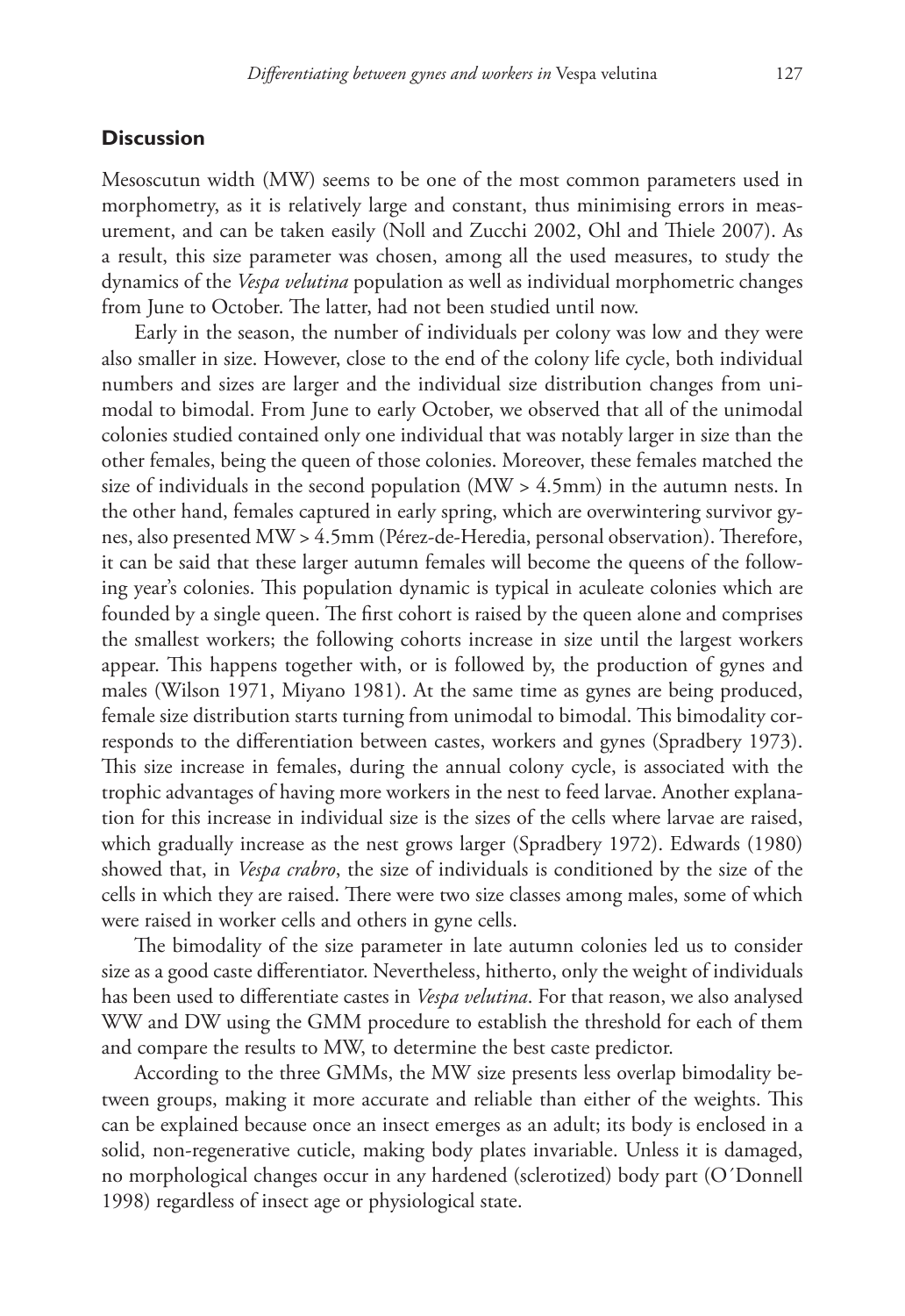The GMM for WW presents a greater overlap between groups, resulting in a unimodal distribution. This can be explained because there is great variability in the WW for individuals of the same size, influenced by differences in metabolic status, age of individuals (Hilligsøe and Holmstrup 2003) or by physiological variations, as occurs in collembolans (Verhoef 1981). By contrast, the GMM of DW presents a bimodal pattern, which means that the parameter is more constant for a given group of hornets and in consequence is more reliable.

Our study shows that the thresholds for separating the two classes or groups were 0.618 g for WW and 0.225 g for DW. These data differ a little from those observed by Rome et al. (2015), which considered that individuals with WW exceeding 0.593 g and DW exceeding 0.250 g were considered to be gynes, while those with lower weights were workers. These discrepancies in the DW may be due to differences in methodology, such as the temperature and drying time for the individuals. Even so, the variation in the DW rank linked to 5% uncertainty was very similar: 91.09% in our study and 87.72% in the data of Rome et al. (2015).

The three chemically-differentiated groups observed in the four autumn colonies, are explained as follows. Hornets of groups 2 and 3 presented sizes equal or bigger than 4.5 mm (except for three individuals in Colony 1). In addition, only hornets of the group 2 (classified as "large" hornets) presented high weights. So, following to Rome et al. 2015, it can be hypothesized that this group belongs to the gynes. The cuticular profiles discriminate by castes, workers being in chemical group 1 and gynes in group 2. Group 3, located apart from the other two, is an undefined chemical group, different from the other two.

The aforementioned three mismatched individuals in Colony 1 have the size of workers but they have the chemical signature of gynes. It is possible that, in some nests, this type of gyne could be raised in workers' cells, resulting in small gynes. This was also observed in *Vespula germanica* (Spradbery 1993), but further studies are needed to confirm that. In all cases large hornets always had gyne CHC profiles. This can be explained because, when gynes start emerging, the production of workers is interrupted (Matsuura and Yamane 1990, Monceau et al. 2013).

Group 2, consist of both high and low weights gynes. The gynes are the only members of the colony that will survive the winter (Monceau et al. 2014). Recentlyemerged gynes spend some days inside the nest before leaving it to hibernate, as long as 13–14 days in the case of *Vespa affinis* (Martin 1993). During those days, they are fed by trophallaxis with substances regurgitated by workers and larvae. Most of this food is converted into fat reserves to last the winter (Matsuura and Yamane 1990). The workers, however, have no such energy reserve, and this makes them lighter than gynes (Martin 1993). For that reason we can assume that hornets with a large MW but low weights are young gynes which have had no time to feed enough to reach high weight. All these hornets have a similar chemical profile so, it can be concluded that PCA axis II discriminated the groups by age. Thus, the workers (group 1) are more homogeneous, because all of them have similar ages contrary to what hap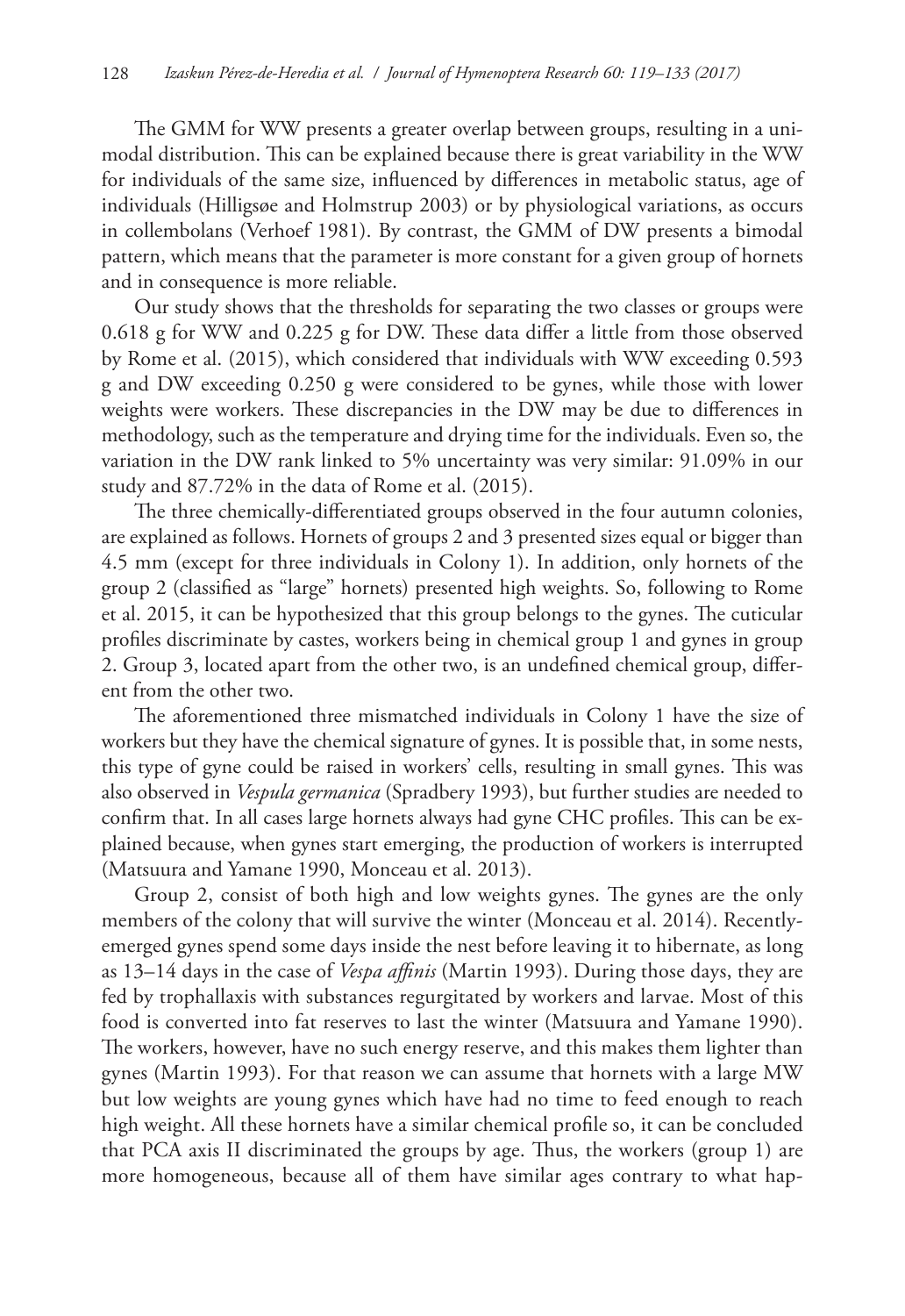pens in gynes (group 2) which have hornets with different ages. Finally, group 3 is comprised presumably by just emerged hornets, which have not had enough time to develop and get a defined chemical profile (Lorenzi et al. 2004). Thus, it can be hypothesized that they belong to the caste of the just emerged gynes. This is supported by the fact that there are no individuals of the chemical group 1 with a MW equal or bigger than 4.5mm.

According to the DW threshold of 0.250 g given by Rome et al. (2015), recentlyemerged gynes which have no time to feed are classified in the group of light individuals, i.e. workers. The same happens with colonies collected at the end of autumn, when feeding conditions may not be ideal due to the lack of food or because there are not enough workers to feed larvae (Matsuura and Yamane 1990). Both workers and final instar larvae are feeders of recently-emerged hornets (Matsuura and Yamane 1990). So, the two castes tend to be lighter from November to December (Rome et al. 2015). The heaviest females in the chemical gynes group, which appeared close together, are probably the oldest ones. They have remained feeding in the nest for a longer time accounting for their greater amounts of reserves.

Since *Vespa velutina* was introduced into Europe, a number of scientific questions have been analysed regarding this invasive species. For some of them, it is crucial to discriminate between female castes to better understand some of the biological aspects, such as when the first gynes emerge and how many gynes are produced per nest. So, considering the data set out here, *V. velutina* seems to present distinctive morphological female castes depending on their MW. Moreover, the variable rank corresponding to the 5% uncertainty level in the GMM is lower in the MW than in the weight data, with less potential for error. This is confirmed by the results from the CHC profiles. Hornets with a MW of 4.5 mm or more are considered to be gynes, while those with a MW of less than 4.5 mm are considered to be workers. This MW size parameter is easier, faster and cheaper to measure than analysing CHC profiles. DW worked better than WW but neither of them is as accurate as MW at least with young or not well fed gynes.

# **Acknowledgments**

The authors would like to thank Jeremy Gévar for his contributions in discussions and Jean-Philippe Christidès for his help with the CHC analyses. We are also grateful to the beekeepers and firemen in the Basque Country for their support regarding nests and to Sara Arkotxa and Arrate Galeon for laboratory support. The chemical analyses for this study were funded by the French regional government of the Centre Val de Loire region ("FRELON2" project, 2015–2018). Izaskun Pérez de Heredia was funded via a pre-doctoral grant from the Department of Education, Language Policy and Culture of the Basque Government. The improvement of the English was made by Tony Hatton.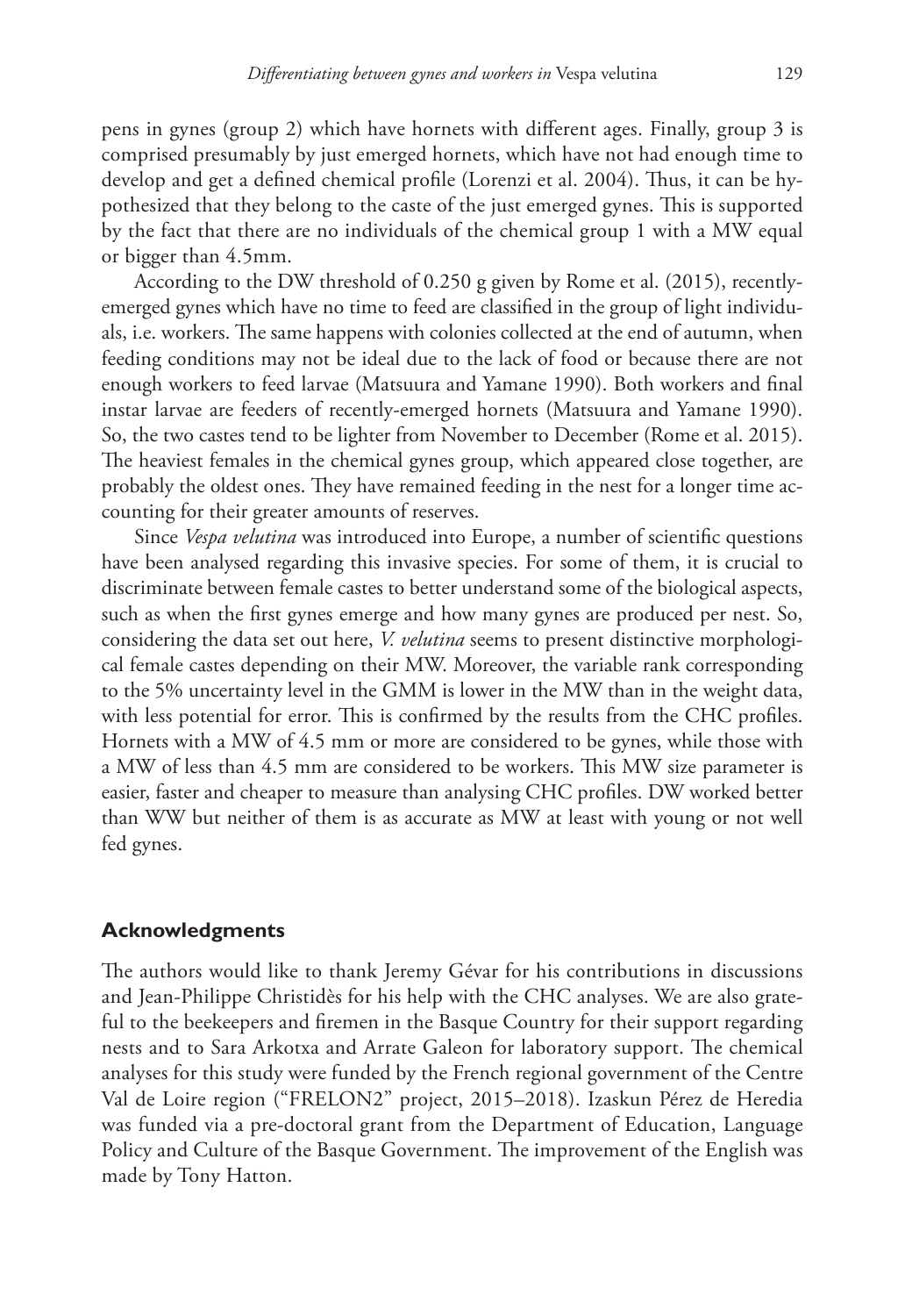# **References**

- Arca M, Mougel F, Guillemaud T, Dupas S, Rome Q, Perrard A, Muller F, Fossoud A, Capdevielle-Dulac C, Torres-Leguizamon M, Chen XX (2015) Reconstructing the invasion and the demographic history of the yellow-legged hornet, *Vespa velutina*, in Europe. Biological Invasions 17: 2357– 2371.<https://doi.org/10.1007/s10530-015-0880-9>
- Bagnères AG, Clément JL, Blum MS, Severson RF, Jooue C, Lange C (1990) Cuticular hydrocarbons and defensive compounds of *Reticulitermes flavipes* (Kollar) and *R. santonensis* (Feytaud): Polymorphism and chemotaxonomy. Journal of Chemical Ecology 16: 3213–3244. <https://doi.org/10.1007/BF00982094>
- Blomquist GJ, Bagnères AG (2010) Insect Hydrocarbons: Biology, Biochemistry and Chemical Ecology. Cambridge University Press, Cambridge. [https://doi.org/10.1017/](https://doi.org/10.1017/CBO9780511711909) [CBO9780511711909](https://doi.org/10.1017/CBO9780511711909)
- Cowan D (1991) The solitary and presocial Vespidae. In: Ross KG, Matthews RW (Eds) The social biology of wasps. Comstock Publishing Associates, Ithaca, 33–73.
- Darrouzet E, Labédan M, Landré X, Perdereau E, Christidès JP, Bagnères AG (2014) Endocrine control of cuticular hydrocarbon profiles during worker-to-soldier differentiation in the termite *Reticulitermes flavipes*. Journal of Insect Physiology 61: 25–33. [https://doi.](https://doi.org/10.1016/j.jinsphys.2013.12.006) [org/10.1016/j.jinsphys.2013.12.006](https://doi.org/10.1016/j.jinsphys.2013.12.006)
- Darrouzet E, Gévar J, Guignard Q, Aron S (2015) Production of early diploid males by European colonies of the invasive hornet *Vespa velutina nigrithorax*. PLoS ONE10(9): e0136680. <https://doi.org/10.1371/journal.pone.0136680>
- Edwards R (1980) Social wasps: their biology and control. Rentokil Library, East Grinstead.
- Eickwort K (1969) Separation of the castes of *Polistes exclamans* and notes on its biology (Hym.: Vespidae). Insectes Sociaux 16: 67–72. <https://doi.org/10.1007/BF02224464>
- Felippotti GT, Tanaka Junior GM, Noll FB, Wenzel JW (2009) Discrete dimorphism among castes of the bald-faced hornet *Dolichovespula maculate* (Hymenoptera: Vespidae) in different phases of the colony cycle. Journal of Natural History 43: 2481–2490. [https://doi.](https://doi.org/10.1080/00222930903154763) [org/10.1080/00222930903154763](https://doi.org/10.1080/00222930903154763)
- Felippotti GT, Mateus L, Mateus S, Noll FB, Zucchi R (2010) Morphological caste differences in three species of the neotropical genus *Clypearia* (Hymenoptera: Polistinae: Epiponini). Psyche.<https://doi.org/10.1155/2010/410280>
- Gévar J, Bagnères AG, Christidès JP, Darrouzet E (2017) Chemical heterogeneity in inbred European population of the invasive hornet *Vespa velutina nigrithorax*. Journal of Chemical Ecology 1-15. <https://doi.org/10.1007/s10886-017-0874-4>
- Gibbs AG, Rajpurohit S (2010) Cuticular lipids and water balance. In: Blomquist GJ, Bagnères AG (Eds) Insect Hydrocarbons: Biology, Biochemistry and Chemical Ecology. Cambridge University Press (Cambridge, UK): 100–120. [https://doi.org/10.1017/](https://doi.org/10.1017/CBO9780511711909.007) [CBO9780511711909.007](https://doi.org/10.1017/CBO9780511711909.007)
- Goldarazena A, de Heredia IP, Romon P, Iturrondobeitia JC, Gonzalez M, Lopez S (2015) Spread of the yellow- legged hornet *Vespa velutina nigrithorax* du Buysson (Hymenoptera: Vespidae) across Northern Spain. European and Mediterranean Plant Protection Organization Bulletin 45: 1–6.<https://doi.org/10.1111/epp.12185>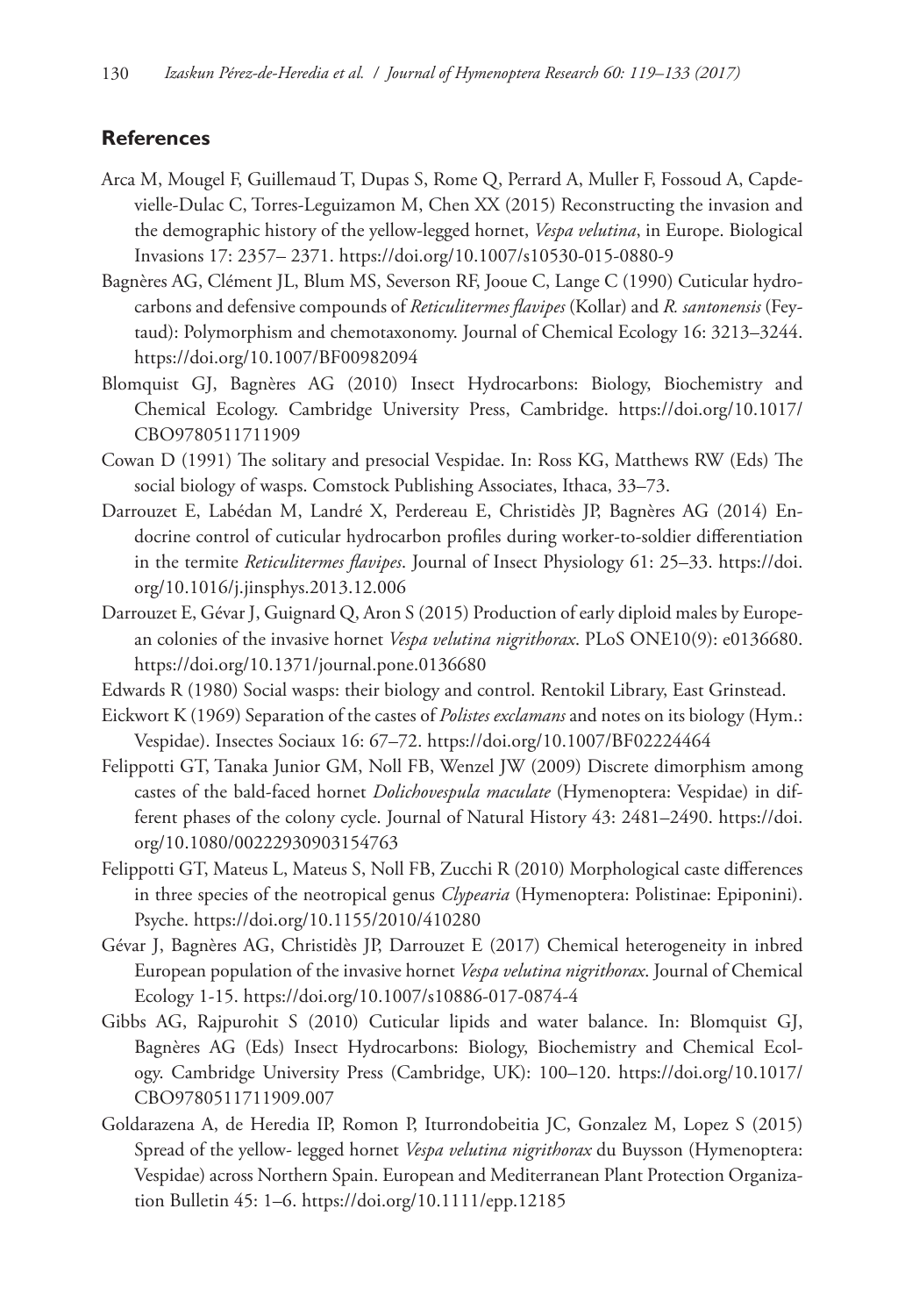- Greene A (1991) *Dolichovespula* and *Vespula*. In: Ross KG, Matthews RW (Eds) The social biology of wasps. Cornell University Press, Ithaca, NY, 263–304.
- Hilligsøe H, Holmstrup M (2003) Effects of starvation and body mass on drought tolerance in the soil collembolan *Folsomia candida*. Journal of Insect Physiology 49: 99–104. [https://](https://doi.org/10.1016/S0022-1910(02)00253-6) [doi.org/10.1016/S0022-1910\(02\)00253-6](https://doi.org/10.1016/S0022-1910(02)00253-6)
- Howard RW, Blomquist GJ (2005) Ecological, behavioral, and biochemical aspects of insect hydrocarbons. Annual Review of Entomology 50: 371–393. [https://doi.org/10.1146/an](https://doi.org/10.1146/annurev.ento.50.071803.130359)[nurev.ento.50.071803.130359](https://doi.org/10.1146/annurev.ento.50.071803.130359)
- Jeanne RL, Suryanarayanan S (2011) A new model for caste development in social wasps. Communicative and Integrative Biology 4: 373–377.<https://doi.org/10.4161/cib.4.4.15262>
- Kim JK, Choi MB, Moon T-Y (2006) Occurrence of *Vespa velutina* Lepeletier from Korea, and a revised key for Korean Vespa species (Hymenoptera: Vespidae). Entomological Research 36: 112–115.<https://doi.org/10.1111/j.1748-5967.2006.00018.x>
- Liebig J (2010) Hydrocarbon profiles indicate fertility and dominance status in ant, bee, and wasp colonies. In: Blomquist GJ, Bagnères AG (Eds) Insect hydrocarbons: biology, biochemistry, chemical ecology. Cambridge University Press, Cambridge, 254–281. [https://](https://doi.org/10.1017/CBO9780511711909) [doi.org/10.1017/CBO9780511711909](https://doi.org/10.1017/CBO9780511711909)
- Lorenzi MC, Sledge MF, Laiolo P, Sturlini E, Turillazzi S (2004) Cuticular hydrocarbon dynamics in young adult *Polistes dominulus* (Hymenoptera: Vespidae) and the role of linear hydrocarbons in nestmate recognition systems. Jornal of Insect Physiology 50: 935–941.
- Martin S (1993) Weight changes in adult hornets, *Vespa affinis* (Hymenoptera: Vespidae). Insectes Sociaux 40: 363–368. <https://doi.org/10.1007/BF01253899>
- Matsuura M, Yamane Sk (1990) Biology of the Vespine Wasps. Springer-Verlag, Berlin.
- Miyano S (1981) Brood development in *Polistes chinensis antennalis* Pérez. I. Seasonal variation of immature stages and an experiment on thermal response of egg development. Japanese with English summary. Bulletin of the Gifu Prefectual Museum 2: 75–83.
- Monceau K, Bonnard O, Thiéry D (2012) Chasing the queens of the alien predator of honeybees: a water drop in the invasiveness ocean. Open Journal of Ecology 2: 183–191. [https://](https://doi.org/10.4236/oje.2012.24022) [doi.org/10.4236/oje.2012.24022](https://doi.org/10.4236/oje.2012.24022)
- Monceau K, Maher N, Bonnard O, Thiéry D (2013) Predation dynamics study of the recently introduced honeybee killer *Vespa velutina*: learning from the enemy. Apidologie 44: 209–221. <https://doi.org/10.1007/s13592-012-0172-7>
- Monceau K, Bonnard O, Thiéry D (2014) *Vespa velutina*: a new invasive predator of honeybees in Europe. Journal of Pest Science 87: 1–16.<https://doi.org/10.1007/s10340-013-0537-3>
- Noll FB, Simões D, Zucchi R (1997) Morphological caste differences in the neotropical swarmfounding Polistinae wasps: *Agelaia m. multipicta* and *A. p. pallipes* (Hymenoptera Vespidae). Ethology Ecology & Evolution 9: 361–372.<https://doi.org/10.1080/08927014.1997.9522878>
- Noll FB, Zucchi R (2002) Castes and the influence of the colony cycle in swarm-founding polistine wasps (Hymenoptera: Vespidae; Epiponini). Insectes Sociaux 49: 62–74. [https://](https://doi.org/10.1007/s00040-002-8281-3) [doi.org/10.1007/s00040-002-8281-3](https://doi.org/10.1007/s00040-002-8281-3)
- Noll FB, Wenzel JW, Zucchi R (2004) Evolution of caste in neotropical swarm-founding wasps (Hymenoptera: Vespidae; Epiponini). American Museum Novitates 3467: 1–24. [https://](https://doi.org/10.1206/0003-0082(2004)467%3C0001:EOCINW%3E2.0.CO;2) [doi.org/10.1206/0003-0082\(2004\)467<0001:EOCINW>2.0.CO;2](https://doi.org/10.1206/0003-0082(2004)467%3C0001:EOCINW%3E2.0.CO;2)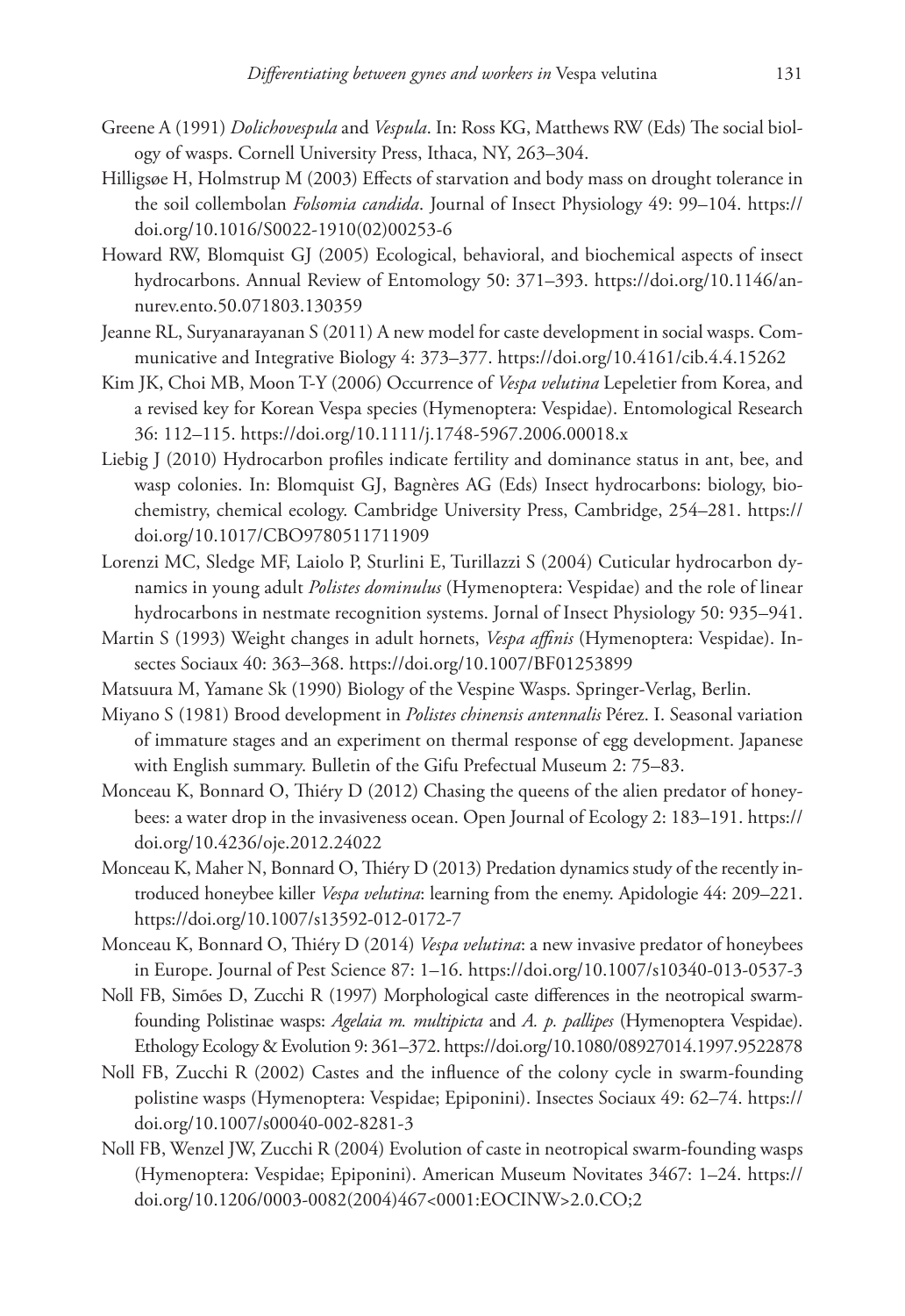- O´Donnell S (1998) Reproductive caste determination in eusocial wasps (Hymenoptera: Vespidae). Annual Review of Entomology 43: 323–346. [https://doi.org/10.1146/annurev.](https://doi.org/10.1146/annurev.ento.43.1.323) [ento.43.1.323](https://doi.org/10.1146/annurev.ento.43.1.323)
- Ohl M, Thiele K (2007) Estimating body size in apoid wasps: the significance of linear variables in a morphologically diverse taxon (Hymenoptera, Apoidea). Mitteilungen aus dem Zoologischen Museum Berlin 2: 110–124. <https://doi.org/10.1002/mmnz.200700003>
- Perrard A, Villemant C, Carpenter JM, Baylac M (2012) Differences in caste dimorphism among three hornet species (Hymenoptera: Vespidae): forewing size, shape and allometry. Journal of Evolutionary Biology 25: 1389–1398. [https://doi.org/10.1111](https://doi.org/10.1111/j.1420-9101.2012.02527) [/j.1420-9101.2012.02527](https://doi.org/10.1111/j.1420-9101.2012.02527)
- Rahman S, Ray Hajong S, Gévar J, Lenoir A, Darrouzet E (2016) Cuticular hydrocarbon compounds in worker castes and their role in nestmate recognition in *Apis cerana indica*. Journal of Chemical Ecology 42: 444–451.<https://doi.org/10.1007/s10886-016-0700-4>
- Rome Q, Dambrine L, Onate C, Muller F, Villemant C, García Pérez AL, Maia M, Carvalho Esteves P, Bruneau E (2013) Spread of the invasive hornet *Vespa velutina* Lepeletier, 1836, in Europe in 2012 (Hym., Vespidae). Bulletin de la Société Entomologique de France 118(1): 21-22.
- Rome Q, Muller FJ, Touret-Alby A, Darrouzet E, Perrard A, Villemant C (2015) Caste differentiation and seasonal changes in *Vespa velutina* (Hym.: Vespidae) colonies in its introduced range. Journal of Applied Entomology 139: 771–782. <https://doi.org/10.1111/jen.12210>
- Rortais A, Villemant C, Gargominy O, Rome Q, Haxaire J, Papachristoforou A, Arnold G (2010) A new enemy of honeybees in Europe: the Asian hornet *Vespa velutina*. In: Settele J (Ed.) Atlas of biodiversity risks from Europe to the globe, from stories to maps. Pensoft (Sofia): 11.
- Spiewok S, Schmolz E, Ruther J (2006) The mating system of the European hornet *Vespa crabro*: male seeking strategies and evidence for the involvement of a sex pheromone. Journal of Chemical Ecology 32: 2777–2788. <https://doi.org/10.1007/s10886-006-9162-4>
- Spradbery JP (1972) A biometric study of seasonal variation in worker wasps (Hymenoptera: Vespidae). Journal Entomology Series A 47: 61–69. [https://doi.org/10.1111/j.1365-3032.1972.](https://doi.org/10.1111/j.1365-3032.1972.tb00006.x) [tb00006.x](https://doi.org/10.1111/j.1365-3032.1972.tb00006.x)
- Spradbery JP (1973) Wasps: An account of the biology and natural history of social and solitary wasps. University of Washington Press (Seattle).
- Spradbery JP (1993) Queen brood reared in worker cells by the social wasp, *Vespula germanica* (F.) (Hymenoptera: Vespidae). Insectes Sociaux 40: 181–190. [https://doi.org/10.1007/](https://doi.org/10.1007/BF01240706) [BF01240706](https://doi.org/10.1007/BF01240706)
- Steinmetz I, Schmolz E, Ruther J (2003) Cuticular lipids as trail pheromone in a social wasp. Proceedings of the Royal Society B: Biological Sciences 270: 385–391. [https://doi.](https://doi.org/10.1098/rspb.2002.2256) [org/10.1098/rspb.2002.2256](https://doi.org/10.1098/rspb.2002.2256)
- Strassmann JE, Lee RE, Rojas Jr RR, Baust JG (1984) Caste and sex differences in cold-hardiness in the social wasps, *Polistes annularis* and *P. Exclamans* (Hymenoptera: Vespidae). Insectes Sociaux 31:291–301. <https://doi.org/10.1007/BF02223613>